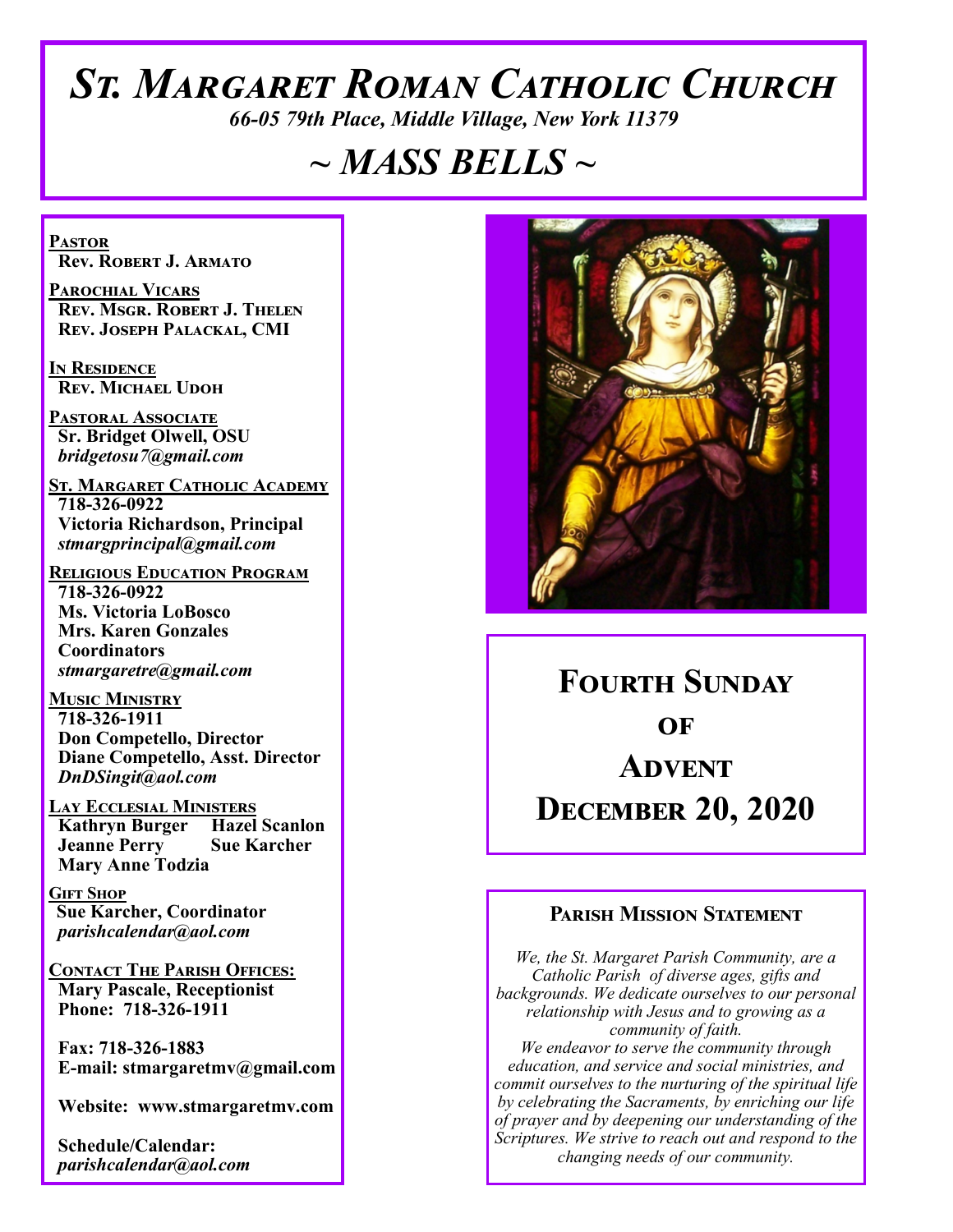# *MASSES FOR THE WEEK*

| SUN.                              | <b>DECEMBER 20 - FOURTH SUNDAY</b><br><b>OF ADVENT</b>                                                                                                                                |
|-----------------------------------|---------------------------------------------------------------------------------------------------------------------------------------------------------------------------------------|
| 7:30<br>9:00                      | People of the Parish<br>Rosario, Rosaria e Nunzio Taormina/                                                                                                                           |
| 10:30<br><b>NOON</b><br>5:00PM    | Geraldine Ciaccio/Daniele Bussa/<br>Rosaleen, Tom, Catherine & Michael Reilly<br>Fire Lt. Kevin J. & William Pfeifer<br>Adriana Caruso                                                |
| MON.<br>7:00<br>9:00              | <b>DECEMBER 21 - ST. PETER CANISIUS</b><br>Agatha & Louis Palumbo<br>Marie Sparacio                                                                                                   |
| TUE.<br>7:00<br>9:00              | <b>DECEMBER 22 - LATE ADVENT WEEKDAY</b><br>Irene & Arthur Connolly<br>Intention of Frank Miller                                                                                      |
| WED.<br>7:00<br>9:00              | DECEMBER 23 - ST. JOHN OF KANTY<br>Karl Sippenauer (anniv)<br><b>Anne Maley</b>                                                                                                       |
| THU.                              | <b>DECEMBER 24 - LATE ADVENT</b><br><b>WEEKDAY/CHRISTMAS EVE</b>                                                                                                                      |
| 7:00<br>9:00<br>5:00PM<br>11:30PM | <b>Ferdinand Troje</b><br>Geraldine & John Ward<br>Carl Dokter, Louise Moeller, Robert Schaefer<br>Sacred Music Program<br>MIDNIGHT People of the Parish                              |
| FRI.                              | <b>DECEMBER 25 - THE NATIVITY OF</b><br><b>THE LORD</b>                                                                                                                               |
| 8:00<br>10:00                     | The Anna & Wilhelm Nick and Stalzer Families<br>Maria Bachman/Mimma Virruso/Francesco e<br>Maria Virruso/Pellegrino e Giuseppa Banfari/<br>Vito e Giovanna Barresi/Geraldine Ciaccio/ |
| <b>NOON</b>                       | Maria Curatolo/Luigi Bonello/<br>Margaret & Eileen Flynn<br><b>NO EVENING MASS</b>                                                                                                    |
| SAT.<br>9:00<br>5:00PM            | <b>DECEMBER 26 - ST. STEPHEN</b><br>collective: Anne Abbruzzese<br>Catherine & Edward Flynn                                                                                           |
| SUN.                              | <b>DECEMBER 27 - THE HOLY FAMILY OF</b><br><b>JESUS, MARY AND JOSEPH</b>                                                                                                              |
| 7:30<br>9:00                      | Philomena Karcher (ANNI)<br>Il Popolo della Parrochia/Geraldine Ciaccio/<br>Adriana e Andrea Sciulara/                                                                                |
| 10:30<br><b>NOON</b><br>5:00PM    | Pete & Rose LoMurno<br>Peter Bojceniuk<br>Angie Ferzola                                                                                                                               |

**THE RECTORY WILL BE CLOSED ON THURSDAY, DECEMBER 24 AND ON FRIDAY, DECEMBER 25. PLEASE SEE PAGE 6 OF THIS BULLETIN FOR SCHEDULE OF MASSES. HAVE A BLESSED CHRISTMAS!**

# **PARISH INFORMATION**

# **Rectory Office Hours**

**Monday - Friday - 9am to Noon and 1pm to 5pm Saturday - by appointment Sunday - closed**

**CONFESSIONS** - Saturday, 4:00-4:45pm in the church.

**NOVENA** to Our Lady of the Miraculous Medal Mondays after the 9am Mass.

**THE ROSARY AND DIVINE MERCY** devotion are prayed every morning in the church at 8:30am.

**BAPTISMS** take place on the 1st and 3rd Sunday of each month, at 1:30pm and 2:30pm. Please call the rectory for an appointment and to register your child. No more than two children will be baptized at each session, with a maximum of 25 guests per family.

**WEDDINGS MUST** be scheduled at least six months in advance by appointment with a priest or a deacon. Please call the rectory office. For marriage preparation information visit www.pre-cana.org.

**THE ENGLISH CHOIR** rehearses on Wednesday, at 7 pm in the Church. Tenors and baritones needed!

**IL CORO ITALIANO** prattica ogni Domenica prima della Messa Italiana.

**THE YOUTH CHOIR** rehearses on Monday, from 6-7 pm in the Church. For more info, DnDsingit@aol.com **SUSPENDED**

**BOY SCOUT TROOP #119** meets on Tuesdays from 7:15-9 pm in the Parish Hall. New members are welcome, age 10 1/2 & up. Call Mr. Krzewski, 718-894-4099. **SUSPENDED**

**CUB PACK #119** meets on Mondays from 7-8:30 pm in the Parish Hall. New members welcome, age 6 to 10-1/2. Call Mr. Krzewski, 718-894-4099. **SUSPENDED**

**SENIOR CITIZENS** meet every Wednesday at 12 Noon in the Parish Center. **SUSPENDED**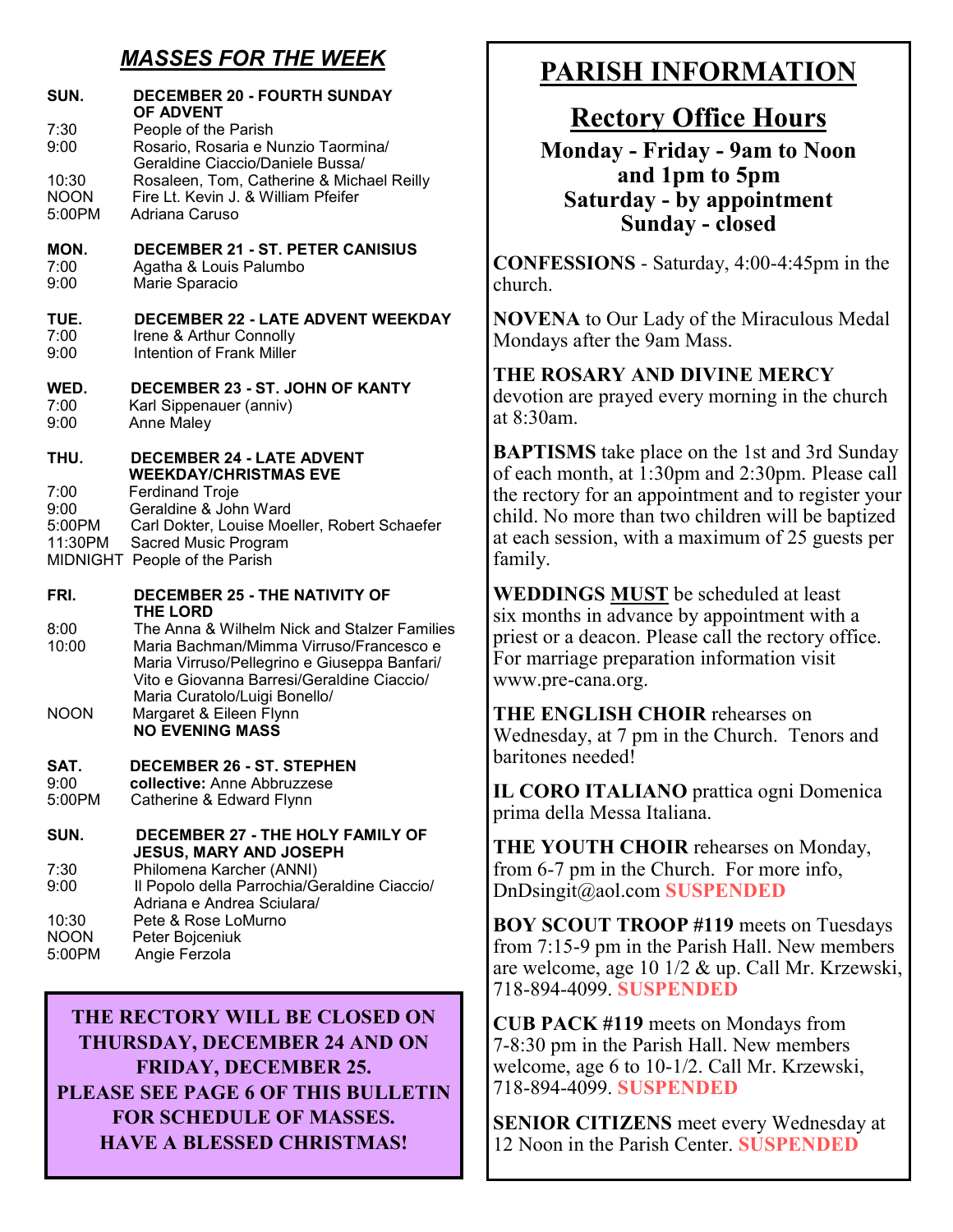# PLEASE PRAY FOR OUR SICK

Connie Faccibene, Linda Frazier, Cari Ann Falk-LoBello, Glen Falk, Ronald Frazier, Robert Sabini, Lee Falk, McKinley Kelleher, Sean Harrison, Justin James Quirke, Elizabeth Ott, Mary Harrison, Gloria Pemaj, Allen McConville, Jack Marchindiondo, The Scaturro Family, Louis Pittelli, Louis Pittelli, James Graff, Immaculate Marge D'Elia, Jim O'Friscoll, Mary Rigovich, Matteo Sabini, Bob Biolsi, The Mojica Family, Msgr. Leonard Badia, Matthew Zender, Joseph & Mary Augustine, Anthony Pittelli, Josephine Hartnett, Karen Schaefer, Jill Archbold, Fr. Paul Weirichs CP, Hannah Lehman, Daniel Wilson, John Austin Bryzgornia, Dave Kazmier, John Nogiewich, Tim Rooney, Frank Ciccone, Cindy (Peli) Heege, Dr. Ajay Lodha, Dr. Vincent P. Rappa, Charlie Krzewski, Helga Zender, Deacon John DeBiase, Tom Haubert, John Miller, Cathie Greulich, Sr. Mary James Fox, Edward Pandolfo, Paul Colangelo, Carmen Gonzalez, Edward Stoltzenberg, Santos Santiago, William & Patricia Scharach, Marco Colalella, Fr. William Farrugia,

*The names will remain for 3 months, please call 718-326-1911 and ask for continued prayers.*

# **Prayer Requests**

**Pray for vocations to the Priesthood and Religious Life.** 

**Pray for first responders and medical personnel.**

**Please pray for our men and women from our Parish serving in the defense of our country: Lt. Col. Thomas Frohnhoefer Sgt. Robert A. Domenici** 



# *WE RECALL OUR BELOVED DECEASED*

*Especially:*

*May they rest in Christ's Peace!*

# **MEMORIALS**

# *WINE & HOST THIS WEEK*

*are offered in memory of David J. McConville at the request of Lauraine McConville.*

## *ALTAR CANDLES THIS WEEK*

*are offered in memory of David J. McConville at the request of Lauraine McConville.* 

# *TABERNACLE LAMP THIS WEEK*

*is lit in memory of Maria Bachman at the request of uncle, Ben Armato.* 



*The priests and staff of St. Margaret Parish wish you a blessed Christmas!*

# **TODAY'S READINGS**

 *Fourth Sunday of Advent* 

 2 Sm 7:1-5, 8b-12, 14a, 16 Ps 89:2-5, 27, 29 Rom 16:25-27 Lk 1:26-38

# **READINGS FOR THE WEEK**

Lk 1:46-56

Lk 1:57-66

 Monday: Sg 2:8-14 or Zep 3:14-18a Ps 33:2-3, 11-12, 20-21 Lk 1:39-45

1 Sm 2:1, 4-5, 6-7, 8abcd

Ps 25:4-5ab, 8-9, 10, 14

Tuesday: 1 Sm 1:24-28

Wednesday: Mal 3:1-4, 23-24

 Thursday: 2 Sm 7:1-5, 8b-12, 14a, 16 Ps 89:2-5, 27, 29 Lk 1:67-79 **Vigil:** Is 62:1-5 Ps 89 4-5, 16-17, 27, 29 Acts 13:16-17, 22-25 Mt 1:1-25 or Mt 1:18-25

 Friday: **Night:** Is 9:1-6 Ps 96:1-3, 11-12, 13 Ti 2:11-14 Lk 2:1-14 **Day:** Is 52:7-10 Ps 98:1, 2-3, 3-4, 5-6 Heb 1:1-6 Jn 1:1-18 or Jn 1:1-5, 9-14

 Saturday: Acts 6:8-10 - Acts 7:54-59 Ps 31:3cd-4, 6, 8ab, 16bc, 17 Mt 10:17-22

 Sunday: Sir 3:2-6, 12-14 or Gn 15:1-6, 21:1-3 Ps 128:1-5 or Ps 105:1-6, 8-9 Col 3:12-21 or Col 3:12-17 or Heb 11:8, 11-12, 17-19 Lk 2:22-40 or Lk 2:22, 39-40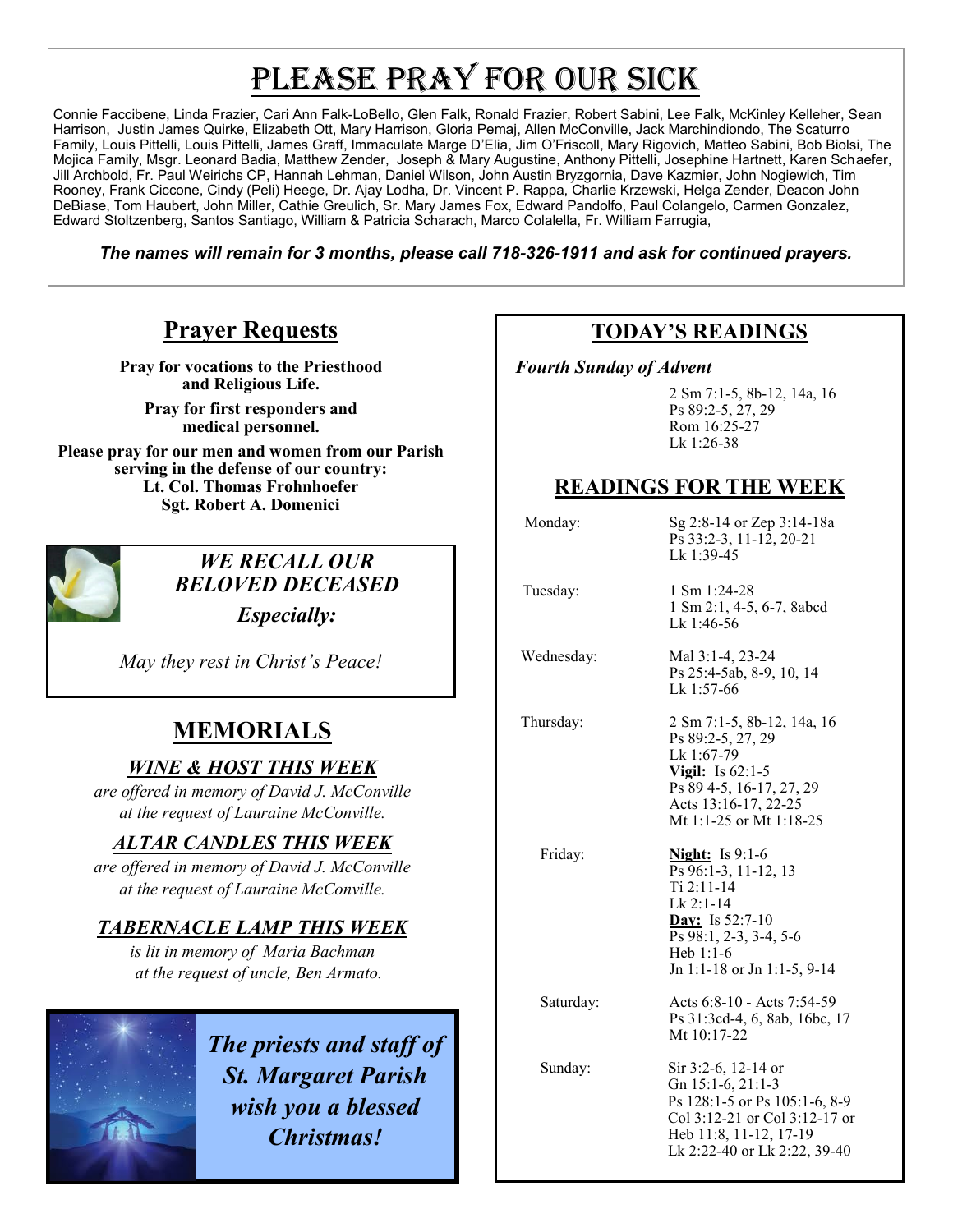## *From the Pastor's Desk:*

# *"Giving Gifts"*

 Imagine, if you will, that you want to give a gift to someone special and important in your life. Before you can give your gift, however, that person gives you an even greater gift, one to which yours can't compare. Such are the scenes presented in today's first reading and Gospel.

 David thought that he would repay God for all the blessings that he had received by building God a grand temple, a house in which He could dwell among His people. After all, the gods that the pagans worshipped all had temples, and they were not gods at all, and yet here was the God of Israel still in a tent after several centuries, long after His people had settled down in the Promised Land. Surely, God would be grateful for David's gift, as if a building could contain Him.

 Instead, God had something far grander prepared for David: a "house", not a palace built of fine stone but a posterity that would last throughout the ages. For a society that believed that one's memory was blessed and kept alive only through one's descendants, there was nothing greater to achieve or receive, the theological concept of eternal life as we understand it not having been developed yet.

 In the Gospel passage, God's Gift of Himself to Mary also would outdo Mary's gift of herself to God. Tradition holds that Mary was dedicated at an early age to serving God in purity, but little could she or anyone else imagine how that would be fulfilled. The Angel's greeting to her refers to her as "full of grace". As such, there was no place for sin in her life. God, Who foresaw her response from all eternity, not only had kept her pure, free from personal sin throughout her life, but also had granted her the unique grace of being conceived in spiritual purity without the stain of original sin that the rest of us bore until our baptism.

 As if that were not enough, Mary was given the singular honor of being the original tabernacle, the true dwelling place of God in the midst of His creation: she was to be the Mother of God in the sense that the Child to be born of her would be fully God and fully human, true God and true man.

 Nice, but, where does all this leave us? What sort of gift can we give to God, when He constantly and immeasurably one-ups every gift that He is offered? Well, it's not a matter of competition. We'd lose every time, were that the case. But there is one area in which we can match God. The only thing that we can offer God, Who has given us everything, including our redemption from sin and a share in His own divine life, is to offer Him ourselves. That is to say, we are to accept His grace in order that we might live our lives as He has taught us through His Commandments, the Prophets, His Son, the teaching of the Church, the lives of the saints, and the example of the good people whom we ourselves have known.

 We are about to mark the feast day of the birth of the Christ, not just one more prophet in a long line of them, but the very fulfillment of all the promises that God had made from Creation. It's easy to get caught up in the sentimentality of this holy season and to focus on things that are a far second to the reality that we are going to celebrate. The distractions this year are, perhaps, greater than any we've known before, between depressingly strict precautions that inhibit our celebrations and the losses that we've experienced and sadden us at an otherwise joyful time.

 What can we offer to God aside from something of which He has no need? He does not need us, yet He wants us. He has made us for Himself, St. Augustine said; we are His, we belong to Him, said the psalmist. At the same time, He is also ours. He has given us Himself, and so we must give Him ourselves in return.

We never lose or forfeit our lives when we surrender them to the will and love of our gracious God. It is only then that we truly receive the Gift that keeps on giving: no bows, ribbons or wrappings, and even better that what David received, for we shall receive the fullness of God's promises and the reality of eternal life.

May God bless you, and may the peace and love of the Christ Child, God-made-man, reign in your hearts!

*~Fr. Armato*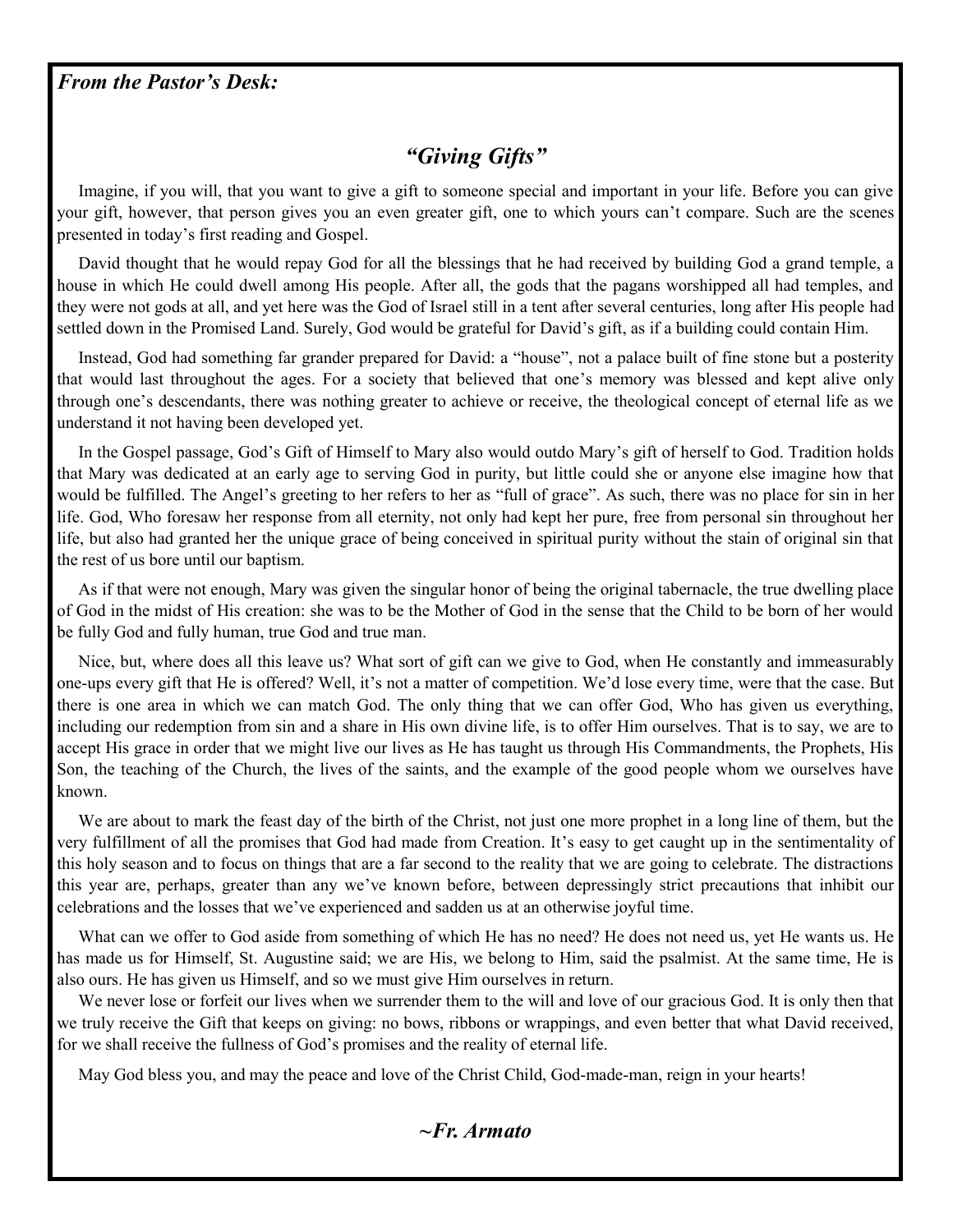# **ANNUAL CATHOLIC APPEAL**

 The **2020** *Annual Catholic Appeal* campaign continues toward our goal of **\$80,015. So far, 183 families have pledged \$72,848 (91.0%).** We have *\$7,167 to go.*

With about 650 families registered in the Parish, it comes to an *average donation of \$125 per family.*  Even in these difficult times, it's certainly not a burden if we **ALL** pitch in between now and Christmas.

 First come your own family needs, then those of the Parish. Finally, please consider your ACA responses so that we may continue to serve the needs of our Parish and our Diocese. Ì

#### **www.annualcatholicappeal.org**

### **CHURCH OPEN HOURS**

 **The church will be open only for the celebration of Masses and baptisms. It will be closed at all other times to enable us to clean and sanitize the facilities.**

#### *Please observe these rules for your safety and that of others:*

Do NOT enter the church, if you are sick. Anyone entering the church MUST wear a facemask or covering. "Social distancing" MUST be observed at all times.

 Sit **only** in the areas that are marked by a taped cross. The lavatories are locked.

 Do NOT leave *ANYTHING* in the pews or at the entrances.

## **NEW HYMNALS**

We have put out our Mass aids, a hardbound hymnal combined with the full three-year cycle of Scripture readings. This will save us time, work, and money in the long run, since it will last for over seven years with *proper care.*

 The new books can be memorialized for \$25 per intention, as we've done with the missalettes. *Use the forms provided in church. Forms and your donation can be returned at the Rectory or in the collection basket.*

## **THE ST. VINCENT dePAUL FOOD PANTRY**



 is located in the Convent 66-25 79th Place

## The Pantry is open every **WEDNESDAY AND SATURDAY from 10:00am to 12:00Noon**

Thank you for your generous donations to the food pantry. At this time we are asking for **grocery store gift cards**, which can be placed in the rectory office mail slot.

Again, we thank you for your continued support!

### **PARISH FINANCES**

 We depend on your kindness very heavily at this time of year. Please be generous in the special collection, especially in your **Christmas Gift to Your Parish,** since we are projecting an *operating loss of over \$300,000* for the current fiscal year,  $9/1/20 - 8/31/21$ . We are at the point where we cannot pay our bills without dipping into what remains of rapidly thinning reserves.

 Thanks to all of you who continue to support your parish as best as possible during these difficult times, whether through e-giving or in-pew offerings!

 To use *Faith Direct* for e-giving, go to the icon on our website and follow the instructions to sign up; or you can go straight to the *Faith Direct*  website and enter our parish code **NY299.** You can change your decision later on, as you wish.



#### **YOUNG SINGERS WANTED**

 As of Epiphany Sunday, January 3, we will have music to varying degrees at all weekend Masses. In order to

enhance the celebration at the Sunday 5:00 Mass, we'd like to form a group of young people to sing contemporary as well as traditional hymns.

 If you're interested and in your late teens to twenty-something, please contact our Director of Music, Don Competello, after any of the Masses in the next few weeks.